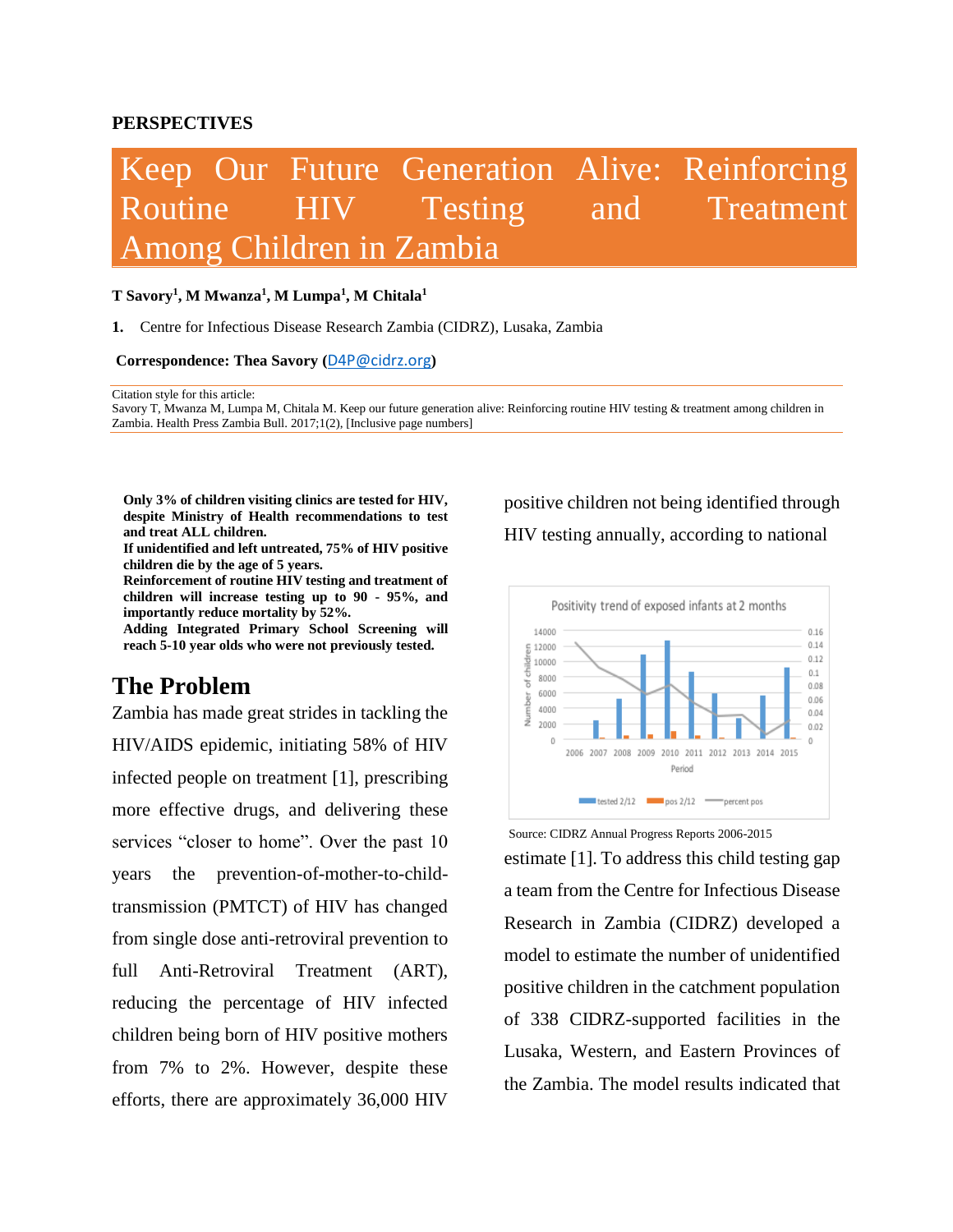from 2006 through to the end of 2015, there were 30,203 HIV positive children that had died from HIV-related conditions. In addition, there was an estimated 14,348 HIVinfected children that remained untested, unidentified, and therefore untreated. Recent literature from sub-Saharan African indicates that 75% of those unidentified HIV infected children will die by the age of 5, while up to 80% will die by the age of 10, if they remain without HIV treatment [2].

Since 2008, Zambia has recommended routine HIV testing at immunization clinics





**Wikid CIDRZ** 

for those children born to HIV-positive mothers who attended antenatal clinics. This has increased the testing of HIV-exposed infants to 98%. But after the HIV-exposed child reaches one year of age they no longer receive regular testing. Children, of mothers who did not attend antenatal clinics and have unknown HIV status, are missed and do not receive routine HIV testing.

Though the Ministry of Health has promoted Provider Initiated Testing and Counselling (PITC) in Out-Patient departments, the uptake of child testing is very low at only 3% compared to the 40% of adult testing found in most clinics. Healthcare staff are reluctant to ask permission to test a child, especially when the accompanying adult is not the parent. Non-parent caregivers are also reluctant to give permission for testing. Mothers tend to refuse having their child being tested if they don't have the father's or the spouse's permission. This results in an "Opt-In" approach that presents many missed opportunities for child testing.

### **Policy options**

In order to find all children living with HIV, reinforcement of routine HIV testing with community sensitization on the importance of HIV testing in children is essential. Proposed policy options to achieve these include: (1) Reinforcing Routine HIV testing; (2) Introducing Pre- and Primary School Screening Drives; and (3) Introducing Primary School Entry Screening

*Reinforcing Routine HIV Testing Strategy:* **WHAT:** Routinely test all children for HIV, regardless of their age and condition as long as they visit a health facility with adequate information provided to the caregiver.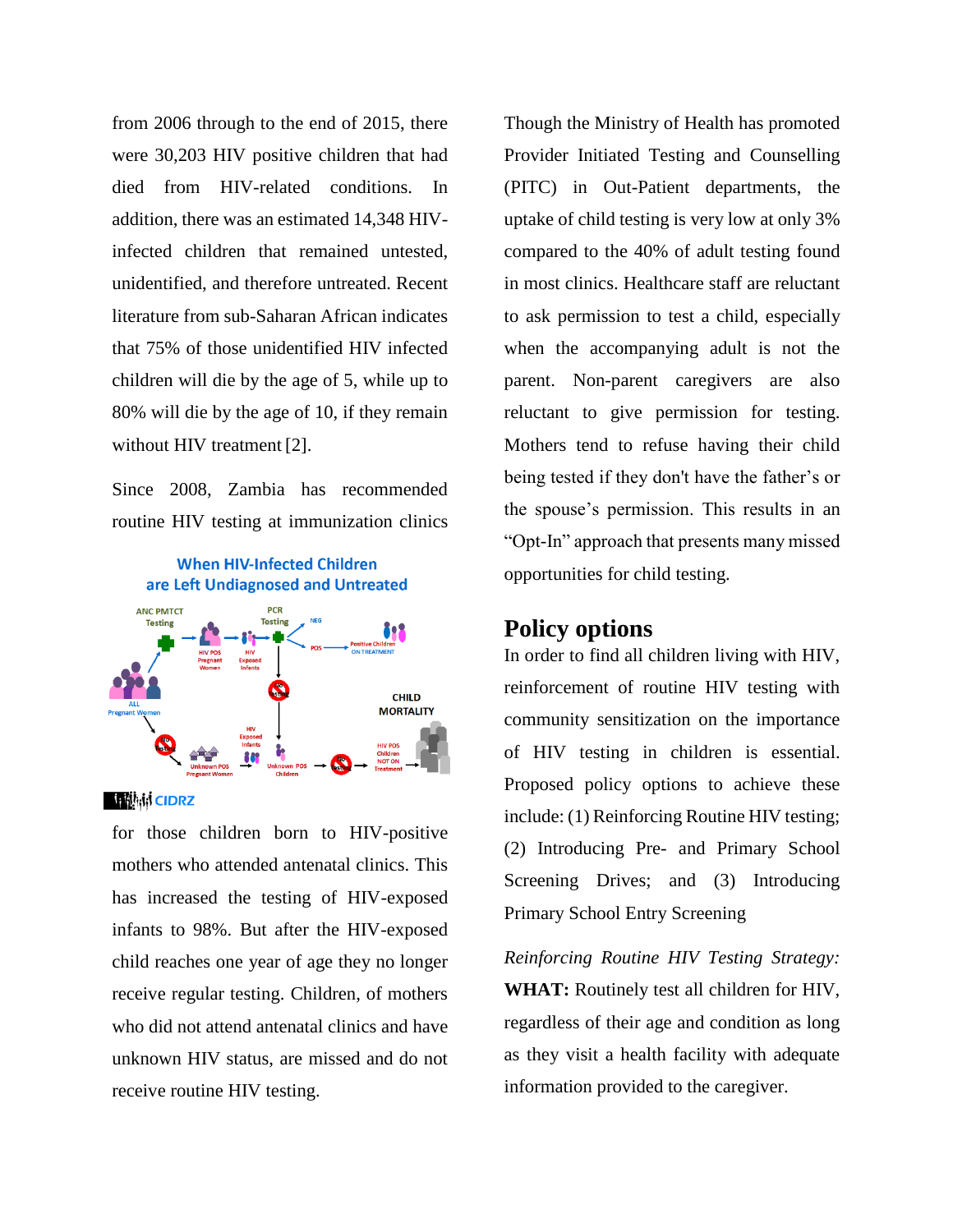**WHY:** 80% of children up to 2 years of age, and 50% of children up to 5 years of age visit a health facility,

| <b>No Intervention</b><br>in 2015 |                      |                      |             |  |  |
|-----------------------------------|----------------------|----------------------|-------------|--|--|
| Age (yrs)                         | <b>NEW</b><br>on ART | <b>NOT</b><br>on ART | <b>Died</b> |  |  |
| 1                                 | 132                  | 915                  | 1081        |  |  |
| $\overline{2}$                    | 324                  | 1411                 | 317         |  |  |
| 3                                 | 195                  | 2154                 | 239         |  |  |
| 4                                 | 124                  | 1869                 | 221         |  |  |
| 5                                 | 107                  | 1323                 | 159         |  |  |
| 6                                 | 116                  | 1360                 | 94          |  |  |
| 7                                 | 117                  | 1253                 | 87          |  |  |
| 8                                 | 151                  | 1570                 | 110         |  |  |
| 9                                 | 115                  | 1283                 | 89          |  |  |
| 10                                | 119                  | 1209                 | 85          |  |  |
| <b>Total</b>                      | 1500                 | 14348                | 2483        |  |  |

but currently only 3 out of every 100 children are tested for HIV in Outpatient Departments. Routine testing removes the responsibility for the decision of testing from healthcare workers and parents/caregivers. According to literature in Zimbabwe [3] and Tanzania [4] this strategy has increased child testing up to 90%. In our model, applying reinforcing routine HIV testing in 2015 for 0-10 year olds would have identified an additional 39% untested HIV-positive, and would have prevented 52% of child deaths.

**FEASIBILITY: MEDIUM to HIGH** This strategy builds on the government's decision to identify HIV positive children. It will require a reinforced **legal framework**,

| <b>Reinforcing Routine HIV Testing in 2015</b> |                      |             |  |  |  |
|------------------------------------------------|----------------------|-------------|--|--|--|
| <b>NEW</b><br>on ART                           | <b>NOT</b><br>on ART | <b>Died</b> |  |  |  |
| 1265                                           | 425                  | 439         |  |  |  |
| 1415                                           | 538                  | 98          |  |  |  |
| 1055                                           | 1379                 | 153         |  |  |  |
| 860                                            | 1219                 | 135         |  |  |  |
| 635                                            | 858                  | 95          |  |  |  |
| 638                                            | 876                  | 56          |  |  |  |
| 601                                            | 804                  | 51          |  |  |  |
| 760                                            | 1007                 | 64          |  |  |  |
| 609                                            | 825                  | 53          |  |  |  |
| 589                                            | 775                  | 49          |  |  |  |
| 8429                                           | 8707                 | 1195        |  |  |  |

community sensitization, placement of more trained counsellors, and an increase in HIV test kits.

# *Introducing Screening Drives at Pre- and Primary Schools*

**WHAT:** Conduct integrated screening drives for Pre-School and Primary School children, assessing development, eyes, ears, and dental, immunization status, and testing for malaria, TB and HIV.

**WHY:** 80% of children in Zambia attend Pre or Primary school. This strategy will find the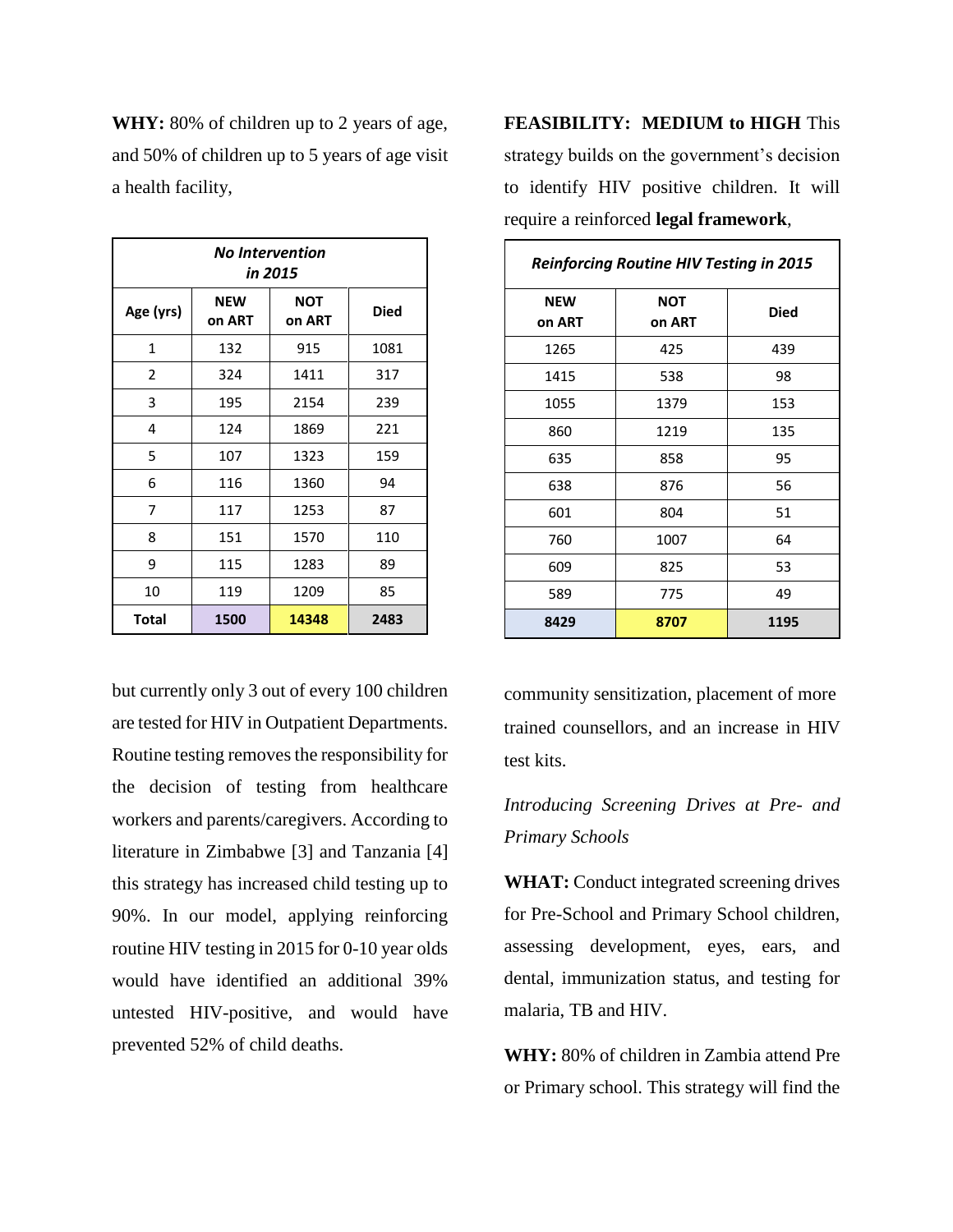5 to 10-year-old HIV positive children that have been missed during usual health services. In our model, applying School Screening Drive in 2015 for school-goers would have identified, 50% of untested HIVpositive children (5-10-year-old), and will reduce 5-10-year child deaths by 54%. Additional benefits of school screening include reducing absenteeism and improve school performance [5].

| <b>ESTIMATED COSTS</b><br><b>BY OPTION</b>                                          | Option<br>Routine<br>Testing | Option<br>Pre & Primary<br><b>School Drives</b> | Option<br>Pre-School<br>Entry<br>Screening |
|-------------------------------------------------------------------------------------|------------------------------|-------------------------------------------------|--------------------------------------------|
| Positive Children Found in<br>1 yr                                                  | 6,929                        | 4.311                                           | 528                                        |
| Lives Saved in 1 yr                                                                 | 1,288                        | 336                                             | 64                                         |
| <b>Annual Testing Cost</b><br>(testing, HR, training,<br>community sensitisation)   | \$1,28<br>9,722              | \$2,375,95                                      | \$493,476                                  |
| <b>Testing Cost Per Positive</b><br>Child                                           | \$186                        | \$551                                           | \$934                                      |
| <b>Annual Treatment Cost</b><br>(testing, HR, training,<br>community sensitisation) | \$1,21<br>6,060              | \$1,133,91                                      | \$138,967                                  |
| <b>Treatment Cost Per</b><br>Positive Child                                         | \$176                        | \$263                                           | \$263                                      |
| Political Feasibility<br><b>Operational Feasibility</b>                             |                              |                                                 |                                            |

**FEASIBILITY: HIGH** This strategy will require community sensitization, funds, transport, and human resource, including orientation in school screening for nurses in collaboration with Ministry of Education and other key stakeholders.

#### *Introducing Primary School Entry Screening*

**WHAT:** Conduct integrated screening for new children entering Primary School, assessing development, eyes, ears, and dental, immunization status and test for

malaria, TB and HIV before the child is enrolled.

**WHY:** 80% of children in Zambia attend Pre- and Primary School. In our model, this strategy will identify 35% of the 5-year-old HIV positive children who were missed in the health facilities, and will prevent 40% of death among 5 year olds. Additional benefits of school screening include reducing absenteeism and improve school performance.

**FEASIBILTY: HIGH** This strategy builds on health services already available at the clinic for children. Children can visit the clinic for school entry testing. Nurses will require orientation on screening activities, and collaboration will be needed with the Ministry of Education and other key stakeholders.

### **Routine Testing Policy Will Save Children's Lives**